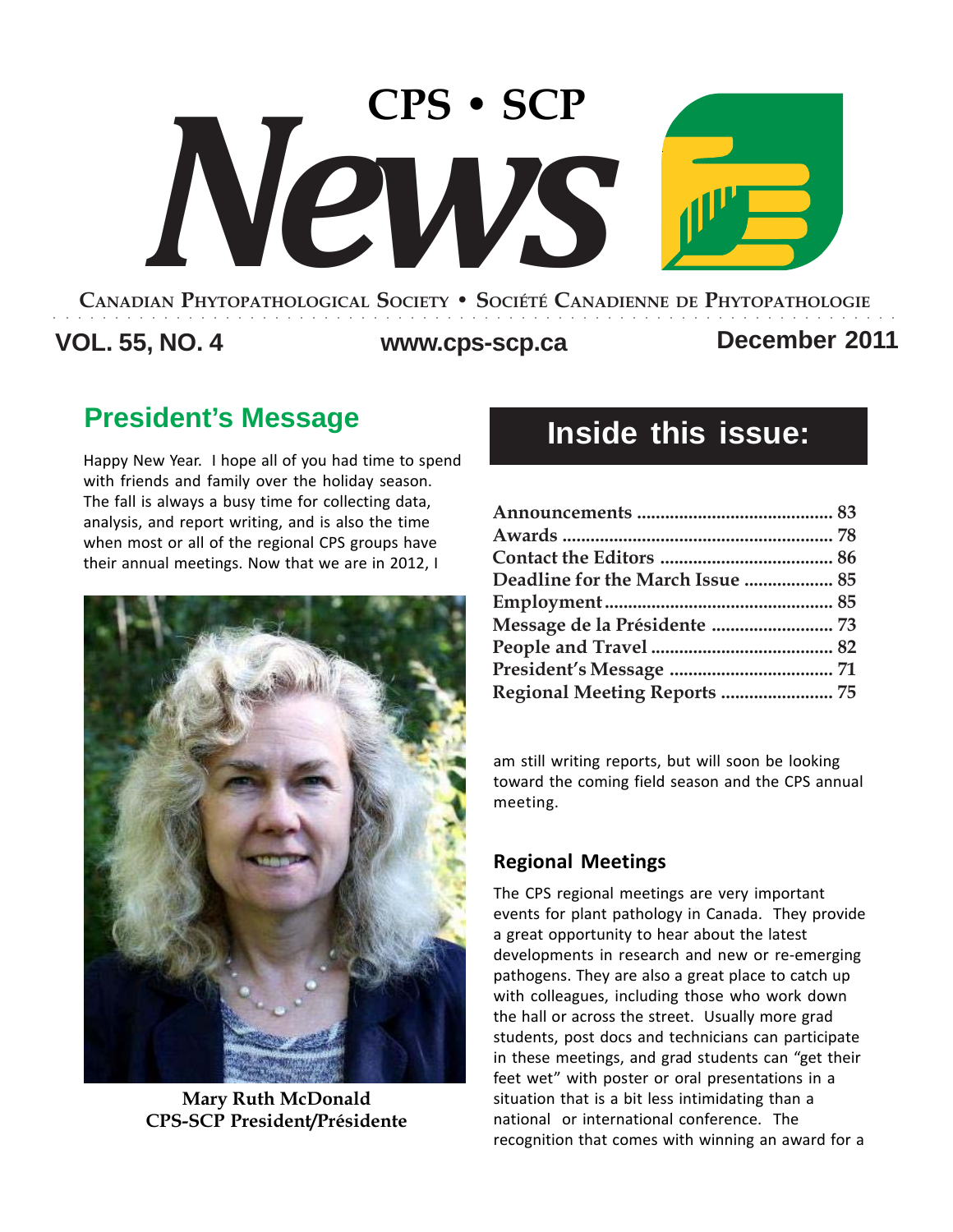presentation provides a nice boost to the confidence, and looks great on a CV. In the interests of encouraging grad student membership in CPS, why not include a membership for the coming year as part of the grad student awards?

These regional meetings only take place because people volunteer their time. The efforts of the organizers are much appreciated. Check out the regional sections of the CPS website for information and updates.

### **Membership and Awards**

Involving graduate students and early career scientists in the Canadian Phytopathological Society is a top priority. The CPS Board is considering ways

#### to encourage grad students to become members of CPS and to remain involved when they move into the working world. We'd be happy to hear your ideas.

One initiative, suggested by past president Richard Belanger, is a scholarship for graduate students in plant pathology. Plans for this are in the works and the details will be announced at the 2012 annual meeting. Again in 2012, there will be three travel awards for grad students to help cover the costs of attending the annual meeting. This is a good time for grad students and supervisors to start talking about attending the meeting and applying for the travel awards. Students must be members of CPS to be eligible; another good reason to keep your membership current.

Online membership renewal was available for the first time this year. If you haven't renewed your membership yet, now is the time to do it! Thank you to web master Tom Hsiang and Treasurer Sarah Hambleton for their work in making the online system a reality.

This is also a good time of year to consider nominating a worthy colleague for a CPS award. When two or three people get together to prepare a nomination, it is not a hard job. Submit nominations to Odile Carisse (odile.carisse@agr.gc.ca), the Chair of the Awards Committee.

### **Environment Canada and plant pathology**

One of the biggest issues facing plant pathology in Canada for the past year and a half has been the new interpretation of the Environment Canada regulations for New Substances Notification (Organisms). This involves plant pathogens that are increased in the lab ("manufactured") and applied in the field. We have been working closely with Jeff Stewart, Agriculture and Agri-Food Canada, and Pierre Petelle of CropLife Canada to come to a solution that will be acceptable to all parties. The Science Policy Committee of CPS, under the leadership of Fouad Daayff, prepared draft submissions this fall, and there have been some positive steps. Dr. Karen Dodds, ADM, Environment

*"Involving graduate students and early career scientists in the Canadian Phytopathological Society is a top priority."*

Canada, has been very helpful in suggesting reasonable solutions and Jeff Stewart has been working closely with Environment Canada to sort out

the details.

The progress on this issue is promising, but we are not out of the woods yet. The CPS is continuing to cooperate with the other parties towards a resolution and we will provide specific details to the membership as soon as possible.

### **Niagara Falls, June 1012**

The 2012 annual meeting will be held in scenic Niagara Falls, Ontario, June 24 to 27. The Niagara Peninsula is an area of wineries, orchards, and many other facets of horticulture. A great place for those who enjoy plants, plant diseases, or just beautiful scenery, not to mention "The Falls".

### **Some interesting reading**

Two books, not directly related to plant pathology, that I recommend, are *The Botany of Desire* by Michael Pollan, and *Freakonomics* by Steven D. Levitt and Stephen J. Dubner. These books provide entertaining reading and suggest different ways of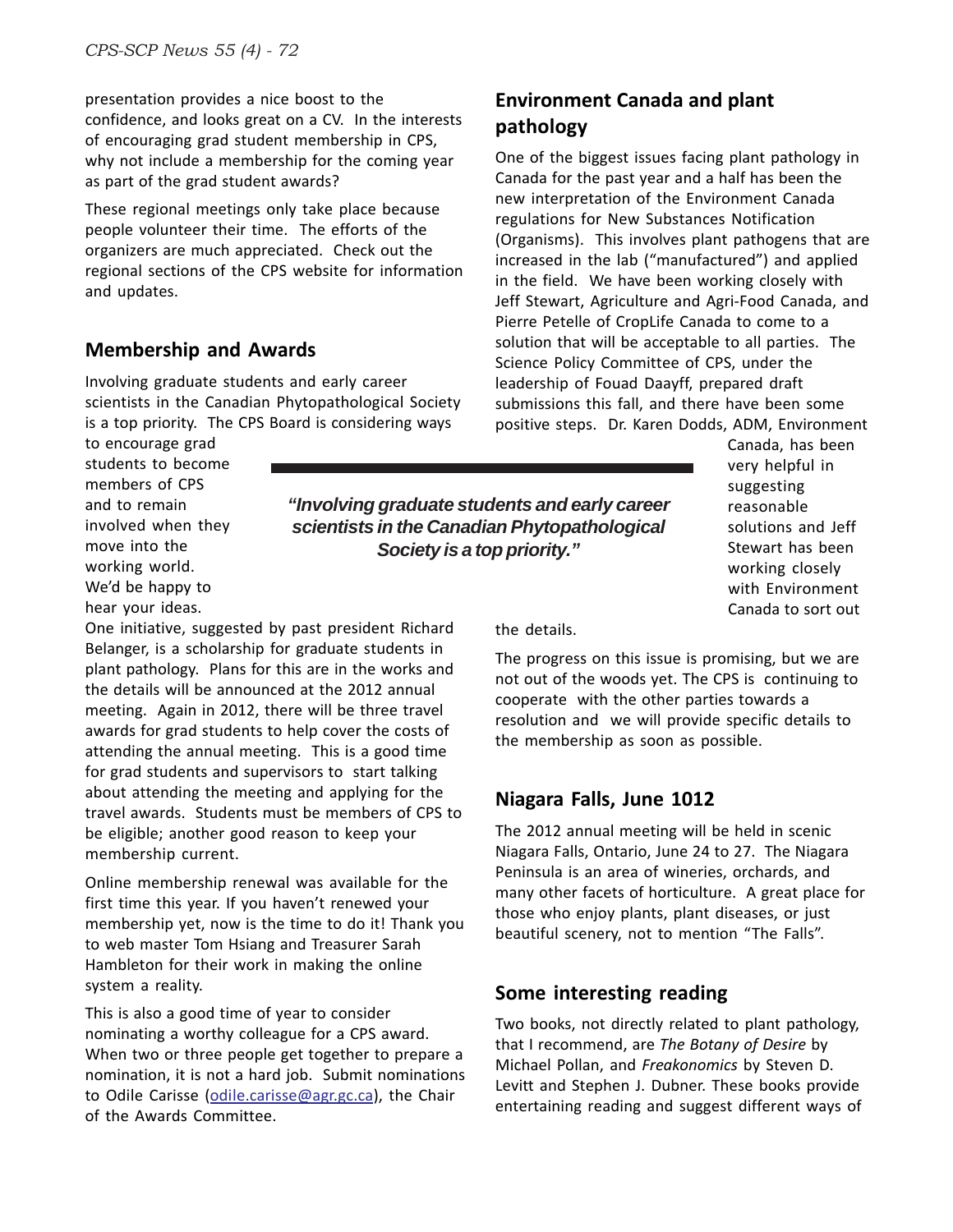looking at the world, which in the end, can have applications to science. *The Botany of Desire* has been required reading in my lab for several years, an idea I got from a plant breeder colleague, Irwin Goldman, at the Univ. of Wisconsin. It challenges our ideas about plants and plant breeding, arguing that plants use people to achieve evolutionary success (reproduction and dispersal) as much as people use plants. He uses interesting stories of human interactions with four very different plant species to illustrate our co-dependence.

 I came across *Freakonomics* more recently, and started recommending that book to my lab last year. *Freakonomics* is written by an economist who uses statistics to challenge many of our assumptions and "common knowledge" about the world we live in. Looking at situations from different angles, and then testing assumptions (hypotheses) using statistics, has many applications to our work as researchers. Indeed, the APS had a session "The Freakonomics of Plant Pathology" at their 2011 meeting.

Happy reading. I look forward to seeing you at the 2012 annual meeting, and maybe discussing these books at the reception or banquet.

### **Message de la Présidente**

Bonne Année! J'espère que, durant la période des fêtes, vous avez tous pu passer du temps avec les membres de votre famille et vos amis. L'automne est toujours occupé. C'est le temps de collecter les données, de procéder aux analyses, de rédiger les rapports. C'est également le temps pour la plupart des groupes régionaux de la Société canadienne de phytopathologie (SCP) de tenir leur réunion annuelle. Bien que la nouvelle année soit bien amorcée, j'en suis encore à rédiger des rapports, mais, bientôt, nous envisagerons la campagne sur le terrain et la réunion annuelle de la Société.

### **Réunions régionales**

Les réunions régionales de la SCP sont primordiales pour la phytopathologie au Canada. Ce sont des occasions uniques de se tenir au fait des derniers

avancements de la recherche ainsi que des agents pathogènes, émergents et réémergents. Les réunions sont également des occasions privilégiées qui permettent de renouer avec des collègues, y compris ceux qui travaillent dans le même édifice que nous ou de l'autre côté de la rue. Habituellement, plus d'étudiants de 2<sup>e</sup> et 3<sup>e</sup> cycle, d'étudiants postdoctoraux et de techniciens peuvent participer à ces réunions. De fait, les étudiants de 2<sup>e</sup> et 3<sup>e</sup> cycle peuvent « se faire les dents » avec une présentation orale ou une séance d'affiche dans un environnement un peu moins intimidant qu'une conférence nationale ou internationale. La reconnaissance qui accompagne le fait de gagner un prix pour une présentation procure une bonne dose de confiance, en plus de bien paraître sur un CV! Afin d'encourager ces étudiants à adhérer à la SCP, pourquoi ne pas, cette année, inclure le coût de l'adhésion dans les prix qui leur sont destinés.

Ces réunions annuelles ne peuvent être tenues qu'à cause des bénévoles qui y consacrent leur temps. Les efforts des organisateurs sont grandement appréciés. Vérifiez les informations concernant les activités et les mises à jour relatives aux sections régionales sur le site Web de la Société.

### **Adhésion et récompenses**

C'est une grande priorité que d'impliquer les étudiants de 2<sup>e</sup> et 3<sup>e</sup> cycle ainsi que les scientifiques en début de carrière dans la Société canadienne de phytopathologie. Le conseil de la SCP envisage des façons d'encourager ces étudiants à devenir membres de la Société et de maintenir leur engagement après qu'ils ont accédé au marché du travail. Vos idées sont les bienvenues. Une idée, lancée par Richard Bélanger, président sortant, est d'offrir une bourse d'études aux étudiants en phytopathologie de 2<sup>e</sup> et 3<sup>e</sup> cycle. La planification est amorcée et les détails seront dévoilés à la prochaine réunion annuelle. Encore cette année, la Société accordera trois bourses de voyages à des étudiants de 2<sup>e</sup> et 3<sup>e</sup> cycle pour les aider à couvrir les frais encourus par leur présence à la réunion annuelle. C'est maintenant le temps pour ces étudiants et leurs directeurs de discuter de leur présence à la réunion et de faire une demande pour obtenir une de ces bourses. Pour être admissibles, les étudiants doivent être membres de la SCP : une autre bonne raison pour que votre cotisation soit à jour.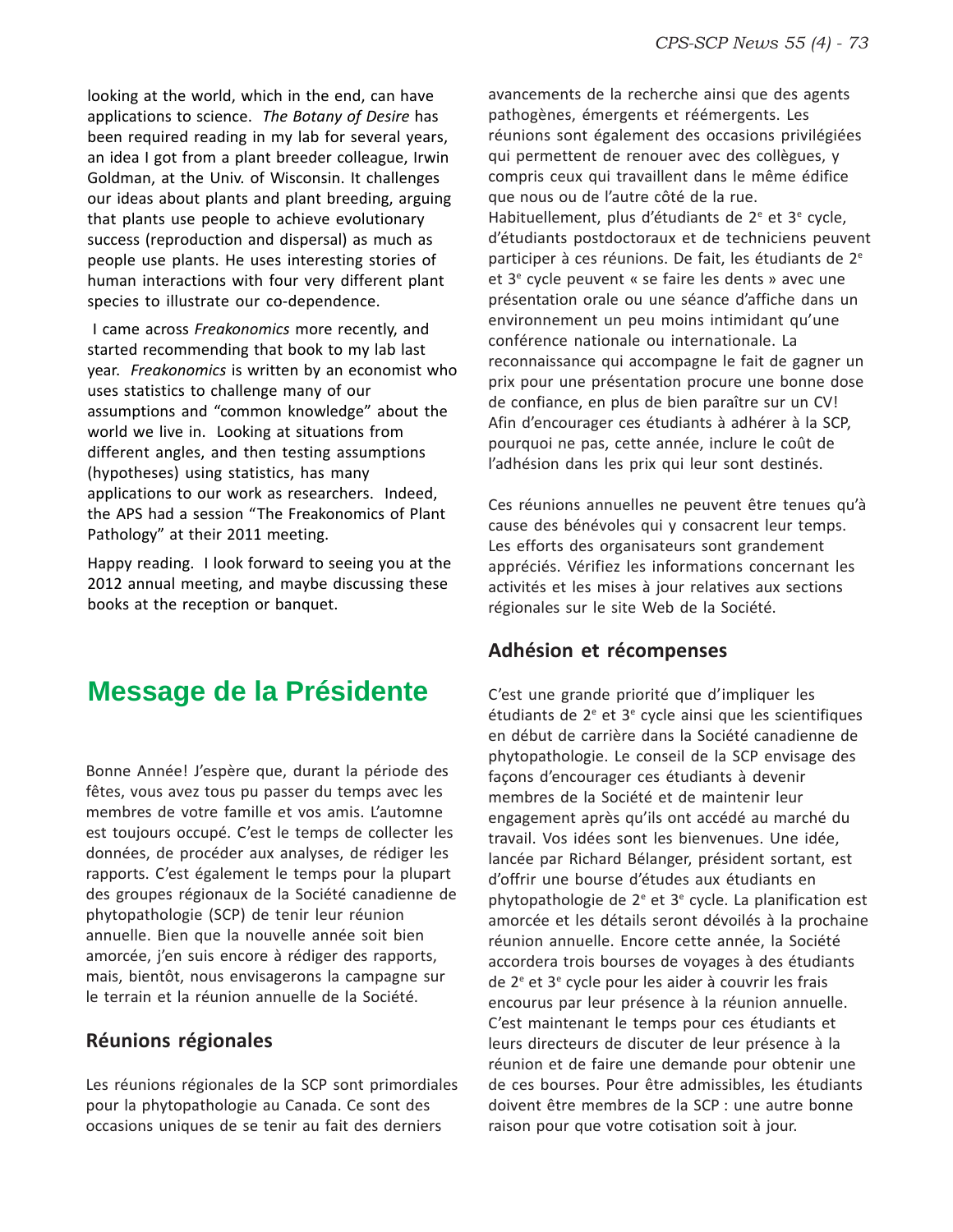Pour la première fois cette année, il était possible

de renouveler son adhésion en ligne. Si vous ne l'avez pas encore renouvelée, c'est maintenant le moment de le faire! Je tiens

*"C'est une grande priorité que d'impliquer les étudiants de 2e et 3e cycle ainsi que les scientifiques en début de carrière dans la Société canadienne de phytopathologie."*

à remercier Tom Hsiang, notre webmestre, et Sarah Hambleton, notre trésorière, d'avoir fait de ce service une réalité.

C'est également le temps de l'année pour commencer à penser à qui sélectionner parmi vos collègues méritants pour les récompenses de la SCP. Lorsque deux ou trois personnes se réunissent pour préparer une proposition de candidat, c'est l'enfance de l'art. Soumettez vos propositions à Odile Carisse (odile.carisse@agr.gc.ca), présidente du comité des prix.

### **Environnement Canada et la phytopathologie**

Une de principales questions concernant la phytopathologie au Canada depuis la dernière année et demie est la nouvelle interprétation d'Environnement Canada du Règlement sur les renseignements concernant les substances nouvelles (organismes). Cela concerne les agents pathogènes multipliés (« fabriqués ») en laboratoire et utilisés en champ. Nous avons travaillé en étroite collaboration avec Jeff Stewart d'Agriculture et Agroalimentaire Canada, et Pierre Petelle de CropLife Canada afin de trouver une solution mutuellement acceptable. Le Comité de la politique scientifique de la SCP, dirigé par Fouad Daayff, a préparé l'automne dernier des projets de demandes, et il semblerait que l'on manifeste un certain degré d'ouverture. La sous-ministre adjointe, Karen Dobs, d'Environnement Canada, s'est montrée des plus obligeantes en suggérant des solutions raisonnables et Jeff Stewart a travaillé de concert avec Environnement Canada pour en préciser les détails.

Les progrès accomplis sont prometteurs, mais nous

ne sommes pas encore sortis de l'auberge. La SCP continue de coopérer avec les autres parties afin de résoudre la situation, et

nous vous ferons part des détails dès que possible.

### **Niagara Falls, juin 2012**

La réunion annuelle de 2012 se tiendra dans la pittoresque ville de Niagara Falls, en Ontario, du 24 au 27 juin. La péninsule du Niagara est reconnue pour ses vignobles, ses vergers et plusieurs autres spécialités horticoles. C'est un endroit merveilleux pour tous ceux qui apprécient les plantes, les maladies des plantes ou simplement les paysages enchanteurs, sans parler des chutes.

### **Quelques livres intéressants**

Bien que pas nécessairement liés à la phytopathologie, je vous recommande la lecture des deux livres suivants : *The Botany of Desire*, de Michael Pollan, et *Freakonomics*, de Steven D. Levitt et Stephen J. Dubner. Ces livres, pour le moins divertissants, suggèrent différentes façons de voir le monde et peuvent, au bout du compte, trouver des applications en science. Depuis plusieurs années, la lecture de *The Botany of Desire* est obligatoire pour ceux qui travaillent dans mon laboratoire, une idée qui m'a été donnée par un collègue phytogénéticien de l'Université du Wisconsin, Irwin Goldman. Le livre remet en question nos idées sur les plantes et leur sélection, soutenant que les plantes utilisent les humains pour évoluer avec succès (reproduction et dissémination), et ce, autant que les humains utilisent les plantes. Il se sert d'histoires intéressantes relatant des interactions humaines avec quatre espèces de plantes très différentes pour illustrer notre codépendance.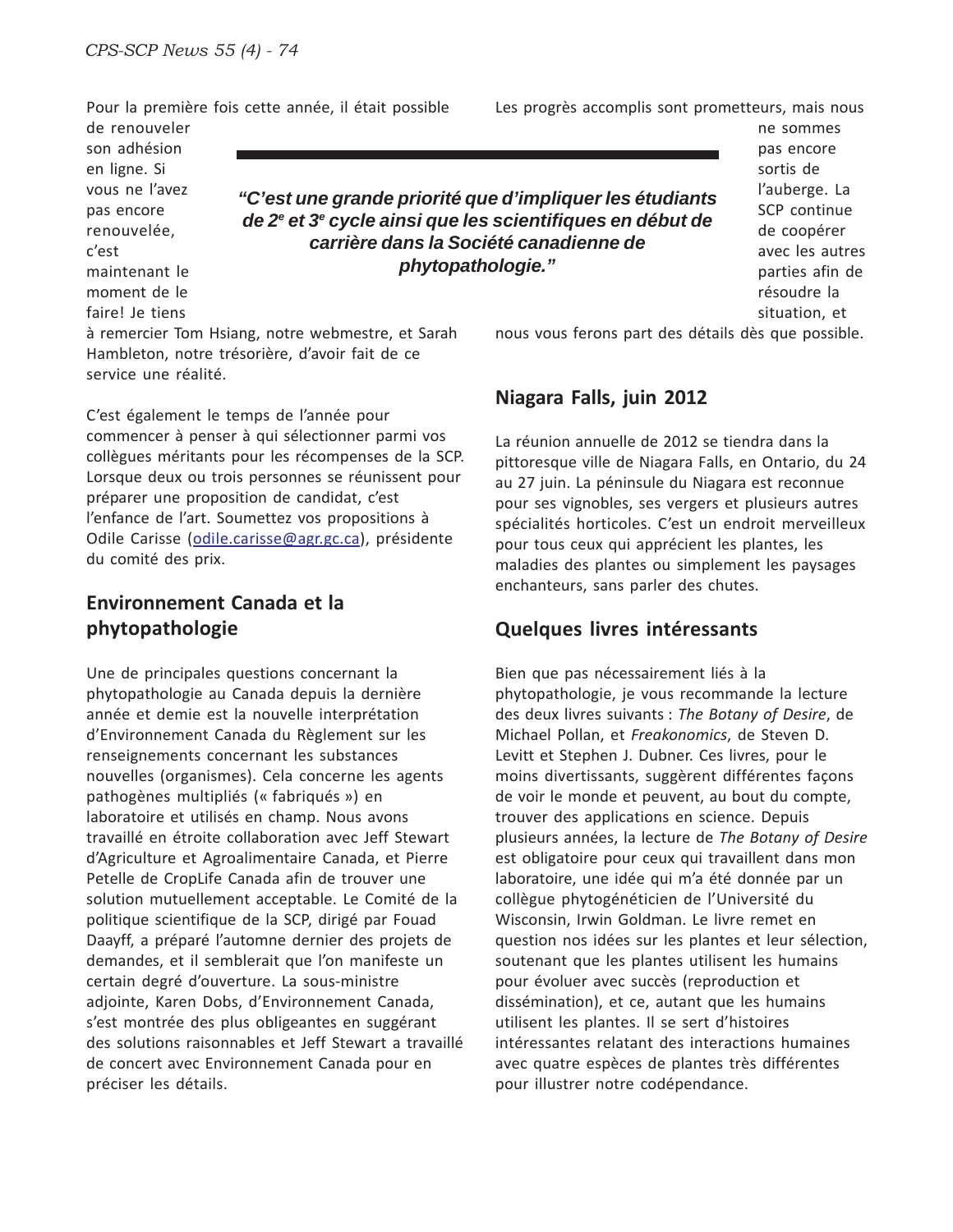Quant à *Freakonomics*, il m'est tombé sous la main plus récemment, et c'est à partir de l'année dernière que j'ai commencé à le recommander à mon personnel de laboratoire. *Freakonomics* est écrit par un économiste qui utilise les statistiques pour contredire plusieurs de nos hypothèses et « faits notoires » concernant le monde dans lequel nous vivons. L'observation des situations sous différents angles puis la vérification des hypothèses à l'aide de statistiques trouvent de nombreuses applications dans nos travaux de chercheurs. De fait, la Société américaine de phytopathologie a tenu une séance sur « The Freakonomics of Plant Pathology » lors de leur réunion annuelle de 2011.

Bonne lecture! J'ai hâte de vous voir à notre réunion annuelle cette année. Peut-être aurons-nous l'occasion de discuter de ces livres durant la réception ou au banquet.



## **Regional Meeting Reports**

### **CPS Saskatchewan Annual Meeting**

The Saskatchewan Regional Group of CPS held their annual meeting on Dec 6, 2011 in Saskatoon. The meeting was attended by 60 people, enriched by the diversity of attendees from industry and government, and a spectrum of research scientists, technicians, post doctoral fellows and graduate students. Topics for oral presentations were varied as well, including those on the chemistry of plant defense, molecular host-pathogen interactions, inoculum survival, and chemical disease management. There were several presentations concerning clubroot, discussing aspects of biocontrol, choosing a model plant for ongoing research, and the impact of soil conditions on disease expression. Invited speaker John Stavrinides from the University of Regina brought a unique look at pathogens and pathogenesis with his talk on "Deciphering the biology of Pantoea: a true cross-kingdom plant-pathogen". Of the ten oral presentations, four were from students. The Best Student Presentation Award was given to Estifanos Yaya for his work entitled "Novel cruciferous phytoalexins and biogenetic relationships with indole glucosinolates" coauthored with M.S.C. Pedras from the Department of Chemistry, University of Saskatchewan. Attendees also enjoyed the seven posters on topics ranging from phytochemistry to pathogenic races. Most of the posters focused on field research topics, several of which related to soilborne pathogens, soil microbial communities and/or their relationships with pesticides. The Best Student Poster Award was presented to Ahmad Esmaeili Taheri of the Department of Food and Bioproduct Sciences at the U of S for his work on "Reassessment of the role of *Cochliobolus sativus* in common root rot of cereals: an organ specific fungal community study". Mr. Taheri's work is coauthored by C. Hamel and Y. Gan (AAFC-SPARC Swift Current) and V. Vujanovic.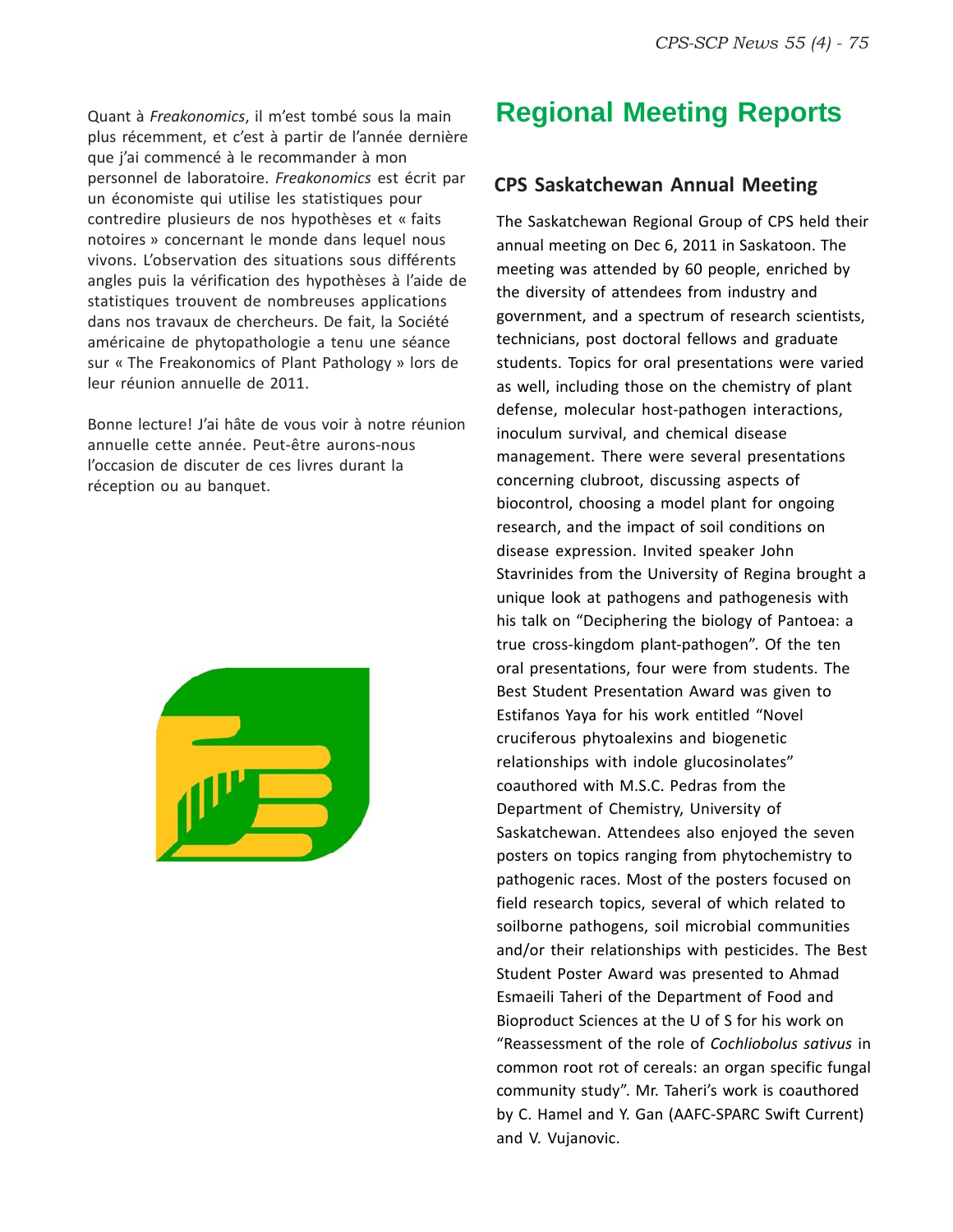This was the first year that our regional meeting grew beyond a half day meeting to a full day of presentations, discussion and networking. Many thanks to all of the presenters for making this possible, and to our sponsors BASF and Bayer CropScience for their generous support.

Cheryl Armstrong-Cho CPS Sask Regional Representative

### **Plant Pathology Society of Alberta Annual Meeting**

The  $32<sup>nd</sup>$  annual meeting of the Plant Pathology Society of Alberta (PPSA) was held from November 7-9, 2011, at the University of Alberta in Edmonton, AB. The 57 people who registered for the PPSA conference were presented with in-depth information on the latest research and disease survey findings through 16 oral papers and 12 posters. Abstracts for these oral and poster presentations were submitted to the *Canadian Journal of Plant Pathology* for publication. Several excellent presentations were made by graduate students from the University of Alberta and University of Lethbridge. These were judged by a panel consisting of Denis Gaudet, Ron Howard and Michael Harding. At the banquet, the Best Oral Student Presentation Award was presented to Robyne Bowness for a paper entitled "Initial insensitivity response of *Mycosphaerella pinodes* isolates to pyraclostobin fungicide"**.** The Best Student Poster Presentation Award was presented to Melanie Kalischuk for a poster entitled "Transgenerational pathogen resistance in canola following biotic stress". An award for best technical presentation was presented to Byron Puchalski for an oral paper entitled "The 2011 stripe rust epidemic in Western Canada". The Terry Swanson Memorial Scholarship was presented to Alireza Akhavan and the Plant Pathology Graduate Student Award was presented to Melanie Kalischuk. Highlights of the business meeting included a report from the Rapeseed Congress in Prague, where Steve Strelkov noted that the plant pathology community was well-represented. A report from the Plant Canada/CPS meeting in

Halifax was given by Bruce Gossen and it was noted that a topic of particularly heated discussion at that meeting was the restrictive regulations imposed by Environment Canada, the excessive paperwork required for compliance for the simplest of soil disease projects, and the possibility that a resolution of these issues may be forthcoming. A disease survey report by Victor Manolii noted that the total number of clubroot-infected fields has risen to 831, up from 566 in 2010, and that the disease is spreading into new counties and into Saskatchewan. A report by Byron Puchalski noted a particularly heavy infestation of stripe rust this year, especially in the southeast and eastern portions of Alberta. Tiesen Cao reported on the widespread occurrence of mycosphaerella blight on field pea in central Alberta, while Kan-Fa Chang also noted the prevalence of downy mildew north of Edmonton, some cases of which were exceptionally severe. Kequan Xi reported a low prevalence of stripe rust in winter wheat fields in central Alberta, but that about half of the spring wheat fields were affected by the disease. This year, as a result of the tireless efforts of President Sheau-Fang Hwang, the PPSA was generously supported through corporate sponsorships. As a result, it was decided to buy 25 copies of *Plant Pathology in Canada 1970-2008*, which will be used to supplement future student awards. A great deal of credit is due to Steve Strelkov and the organizing committee for the venue and the abundance of healthy, nutritious food provided. In particular, Ileana Strelkov, Victor Manolii and Jie Feng were instrumental in making this meeting a success. The new officers of the society will be Bruce Gossen as President, Michael Harding as Vice-President, and Syama Chatterton as Secretary-Treasurer. The 2012 meeting will be held in Lloydminster.

Respectfully Submitted, Sheau-Fang Hwang, PPSA Past President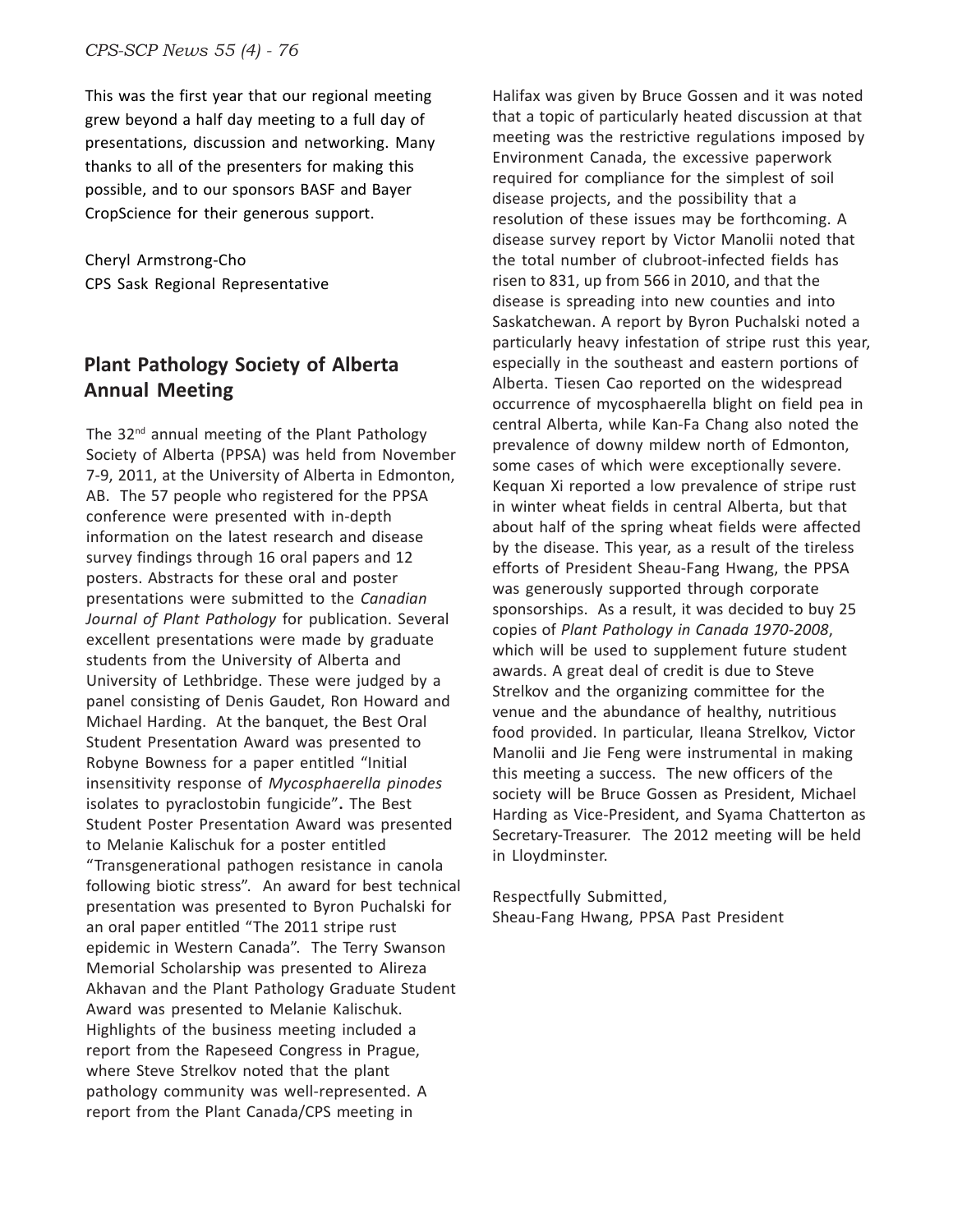

**PPSA President Sheau-Fang Hwang (centre) with 2011 award recipients (L to R):** Best Student Poster Presentation and Plant Pathology Student Awards: Melanie Kalischuk Best Technical Presentation Award: Byron Puchalski Terry Swanson Memorial Scholarship: Alireza Akhavan Best Student Oral Presentation Award: Robyne Bowness



Attendees at the 2011 annual PPSA meeting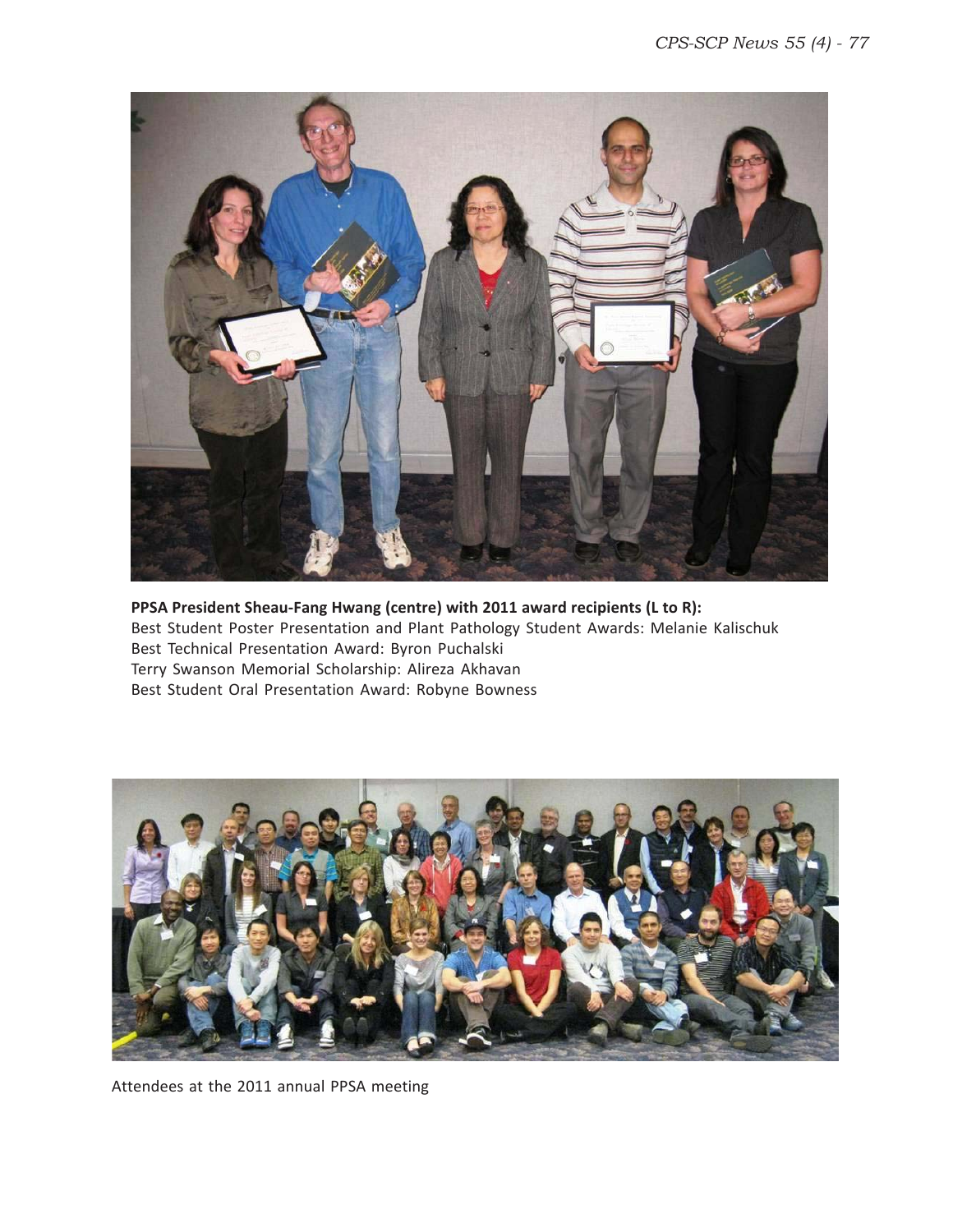

### **Canadian Phytopathological Society Regional Representatives**

Please contact your CPS Regional Rep for information on membership or plant pathology events in your region:

*British Columbia* Vippen Joshi: vippen.joshi@gov.bc.ca

*Alberta (PPSA)* Denis Gaudet: denis.gaudet@agr.gc.ca

*Saskatchewan* Cheryl Armstrong-Cho: cheryl.cho@usask.ca

*Manitoba* Fouad Daayf: daayff@cc.umanitoba.ca

*Western Ontario* Kenneth Conn: ken.conn@agr.gc.ca

*Eastern Ontario* Bernard Vigier: bernardvigier@gmail.com

*Quebec* Russell Tweddell: Russell.tweddell@fsaa.ulaval.ca

*Maritimes* Rick Peters: rick.peters@agr.gc.ca

### **Awards**

### **Dr. Henry Huang recognized as Outstanding Alumnus**

The Outstanding Alumnus Award from the National Chung-Hsing University in Taichung, Taiwan, was recently received by Dr. Henry Huang. The ceremony for the "15th Award of Outstanding Alumni" took place on October 29, 2011, which was the 92<sup>nd</sup> Anniversary of the University. This award was in recognition of Dr. Huang's life-time achievements and contribution to science (plant pathology).

After retiring from Agriculture and Agri-Food Canada in 2007, Dr. Huang accepted an appointment as "Visiting Chair Professor" at the Taiwan Agricultural Research Institute to continue pursuing his research interests at the Biotechnology Division (2008-2009) and at the Plant Pathology Division (2009-2011). He also received an appointment as "Adjunct Chair Professor of Biocontrol" to carry out teaching responsibilities at the Department of Plant Pathology, National Chung-Hsing University, where he enjoyed working with young scientists and graduate students.

### **Dr. Prem Karbanda Awarded China Tianshan Award**

Dr. Prem Kharbanda was recently awarded the 2011 China Tianshan Award for his significant contributions to the economic and social progress in Xinjiang, China. At the invitation of the Foreign Experts Bureau of Xinjiang Uygur Autonomous region, he travelled to Urumqi, China, to receive the award on September 26, 2011. The elegant award ceremony was attended by over 200 invited guests, mainly foreigners and high ranking officials. Dr. Huang Wei, the Vice Governor of the Xinjiang Uygur Autonomous Region, and Mr. Han Chen, the chairman of the Foreign Experts Bureau, greeted the guests and presented the awards.

Tomato processing is the leading industry in Xinjiang, producing over 600,000 tons of paste, which accounts for 80 percent of the total Chinese and over 13 percent of the global export market.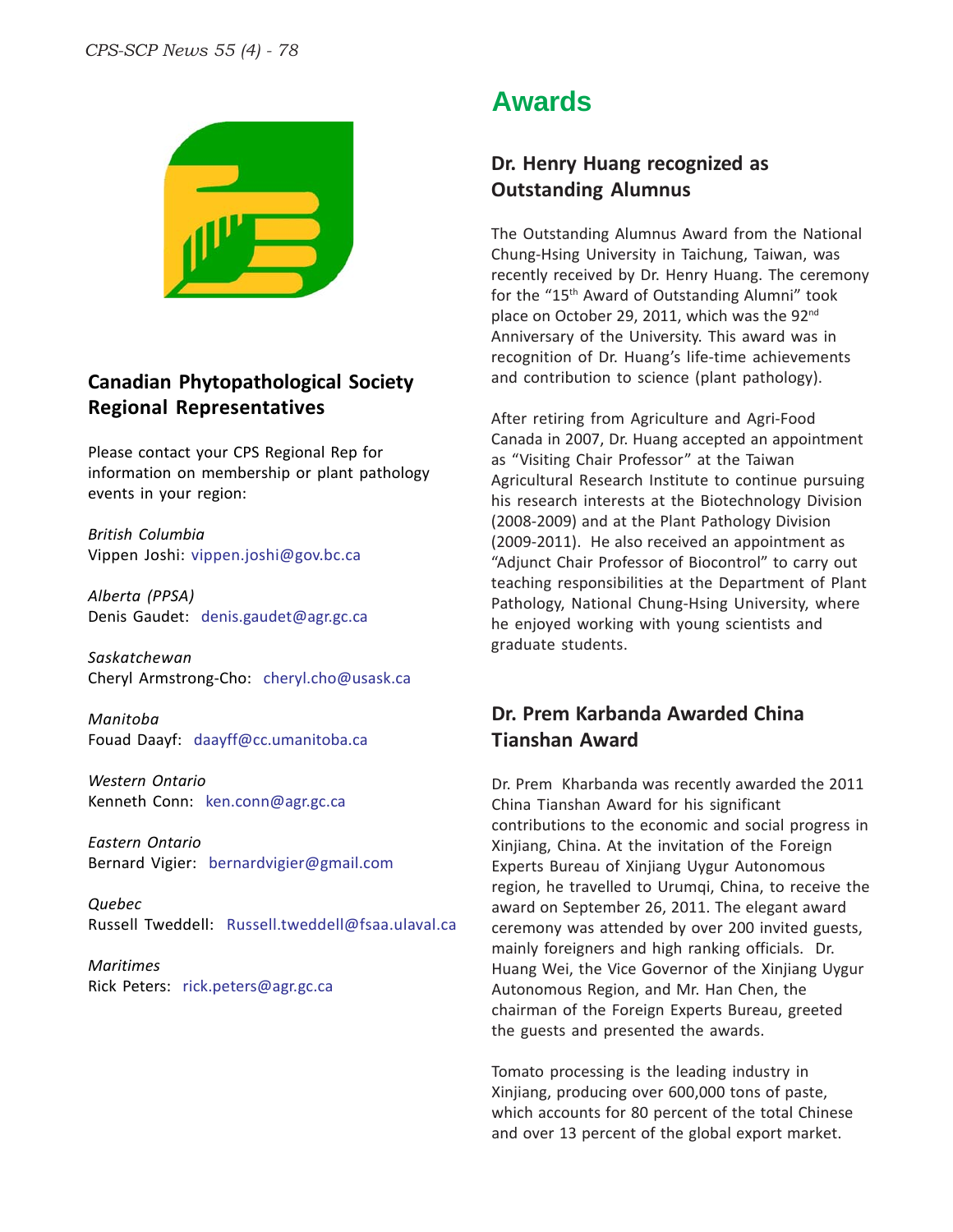

Dr. Prem Kharbanda (Far Left) with other 2011 China Tianshan Award recipients and Dr. Huang Wei, the Vice Governor of the Xinjiang Uygur Autonomous Region(Centre); other recipients are from USA (Centre right), France (Far right) and Russia (Centre left)

Over the past six years, Dr. Kharbanda helped to set up a new crop disease diagnostic lab at the Shihezi Vegetable Research Institute in Shihezi, Xinjiang, China, (SVRIS), and provided expertise to diagnose important diseases on processing tomatoes, cotton and pepper. All three crops are severely affected by several *Fusarium* spp. and

*Verticillium* spp., causing significant economic losses in the region. He trained several staff to recognise various diseases, isolate and identify fungi, as well as provided expert advice on management of these diseases. He also guided four students in their postgraduate research at the SVRIS. The SVRIS staff can now screen tomato and pepper varieties for disease resistance.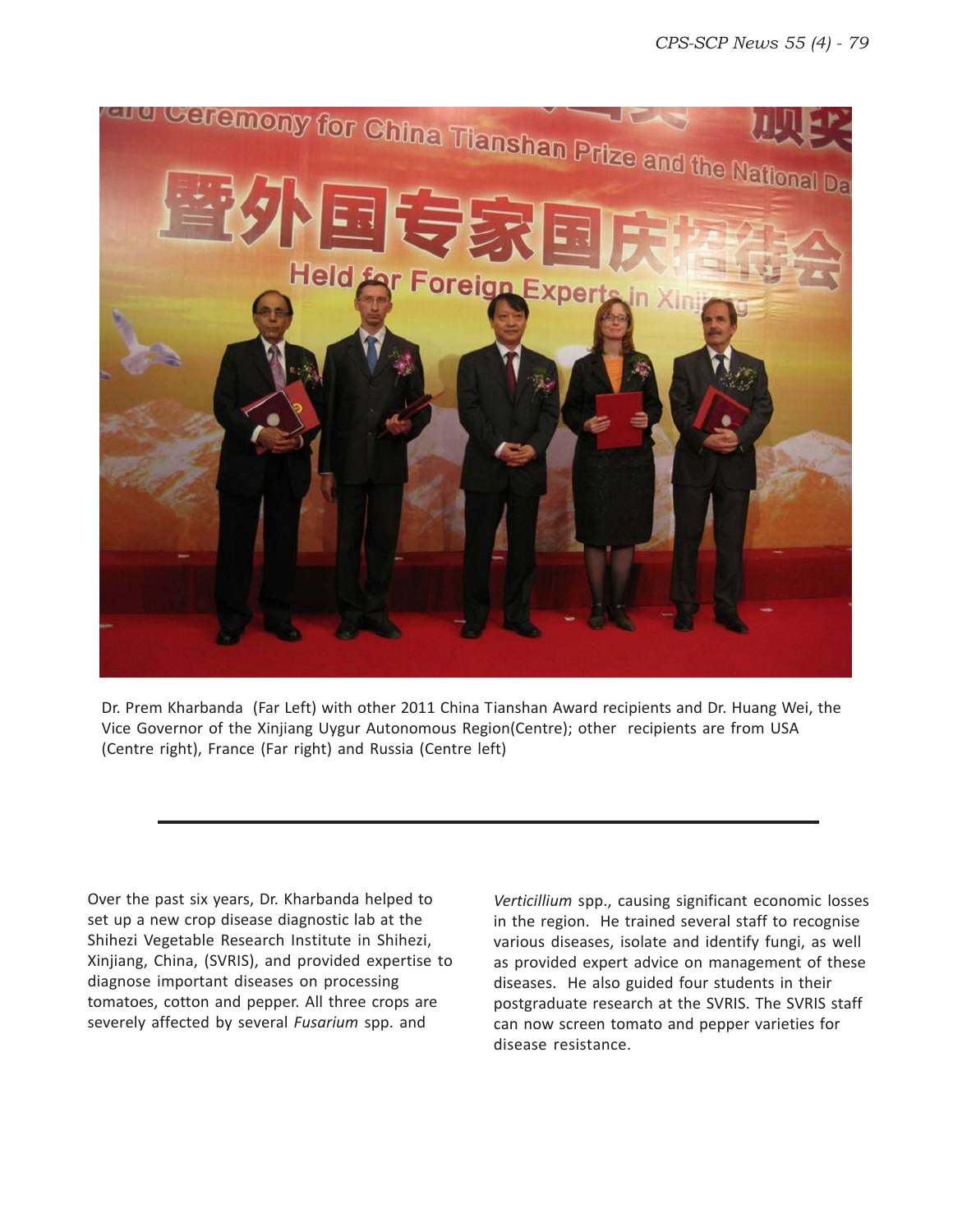

In March 2011, the Alberta Institute of Agrologists, at their Annual Meeting in Banff, also recognized Dr. Kharbanda as Distinguished Agrologist for his outstanding service to Agriculture over the past 35 years. Presently, Dr. Kharbanda is an Emeritus Scientist at the Alberta Innovates - Technology Futures (Alberta Research Council) in Edmonton, Alberta, where he retired in 2008.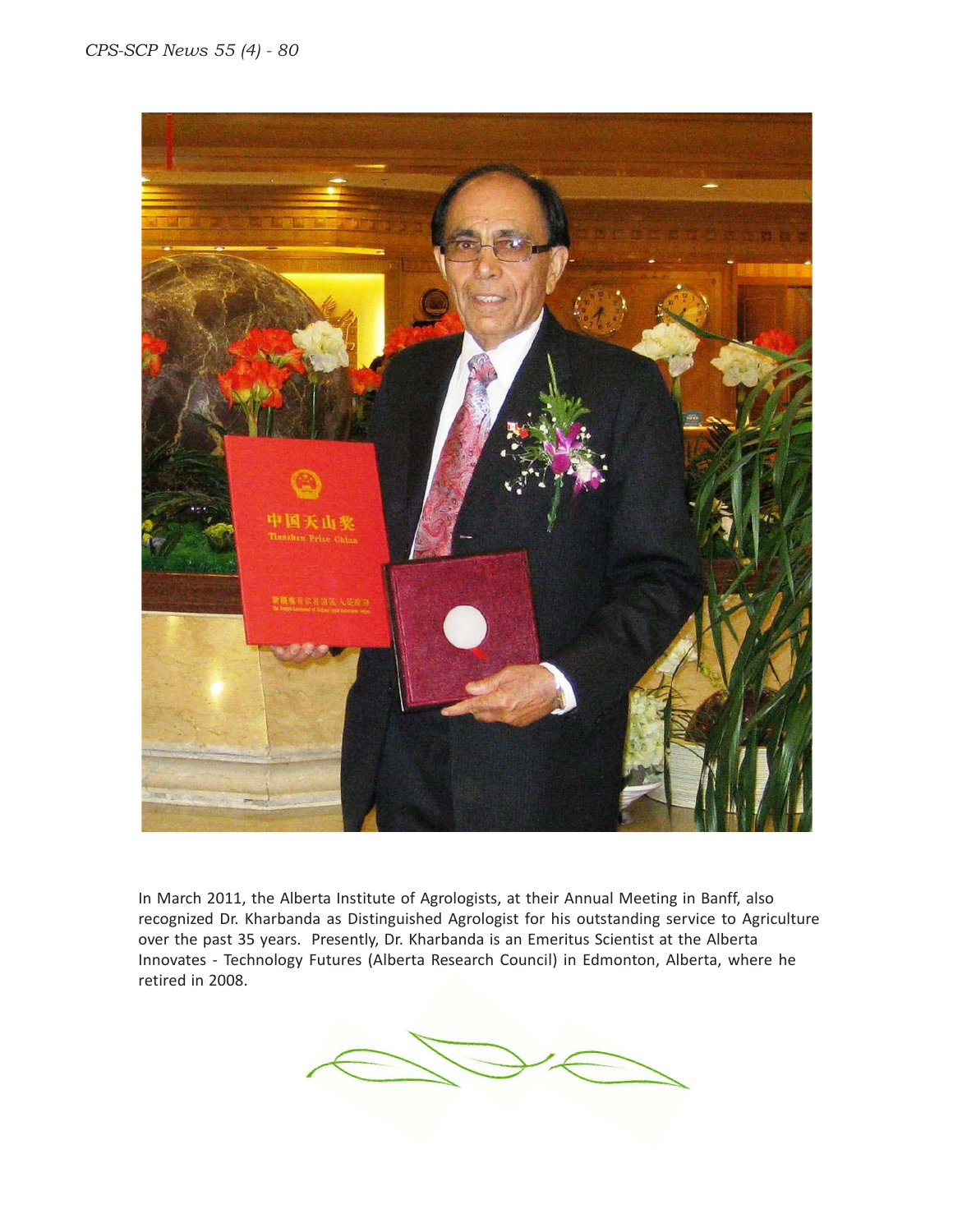### **Canola Clubroot Risk Mitigation Team wins a Silver Award at Alberta Agriculture Teamwork Recognition Awards 2011**

The Teamwork Recognition Awards recognize outstanding teamwork within Alberta Agriculture and Rural Development. Drs. Sheau-Fang Hwang and Stephen Strelkov from Alberta Agriculture and Rural Development and the University of Alberta, respectively, formed a collaborative research team in 2006 to mitigate the impact of clubroot, a new and devastating disease of canola in Alberta. The team's objective was to evaluate tools to reduce the impact of clubroot in an integrated and sustainable manner. This included the identification of clubrootresistant canola lines, and assessment of seed treatments and bait crops to reduce disease severity under field conditions. Additionally, molecular studies were undertaken to better understand the proteins and processes associated with clubroot development, and to develop methods to quickly and accurately detect the pathogen. Annual surveys for clubroot have also helped to track spread of the disease and to better understand pathogen epidemiology.

Members of the research team recognized with this award included Drs. Hwang and Strelkov as team leaders, along with team members Dr. Jie Feng, Dr. Qixing Zhou, Mr. George Turnbull, Mr. Cam Stevenson, and Dr. Hafiz Ahmed from Alberta Agriculture and Rural Development, and Dr. Victor Manolii and Dr. Tiesen Cao from the University of Alberta. Team members have assisted each other as needed by pooling the time and resources necessary to carry out the various field, laboratory and greenhouse projects associated with the research. Drs. Hwang and Strelkov have coordinated the efforts to minimize conflicting demands on time and resources and have organized meetings and facilitated communication within the team to make effective use of the time of each team member. The project showed the value of sharing resources among different institutions, as progress in the management of clubroot on canola has been rapid. Given the success of this model, the team has continued to expand and now includes additional personnel from Alberta Agriculture and Rural Development and the University of Alberta, as well as colleagues from Agriculture and Agri-Food Canada.



Members of the clubroot research team recoqnized with an Alberta Agriculture Teamwork Recognition Award. From left to right, Tiesen Cao, Hafiz Ahmed, Victor Manolii, Cam Stevenson, Hon. Evan Berger (Minister of Alberta Agriculture and Rural Development), Sheau-Fang Hwang, Stephen Strelkov, Qixing Zhou, George Turnbull and Jie Feng.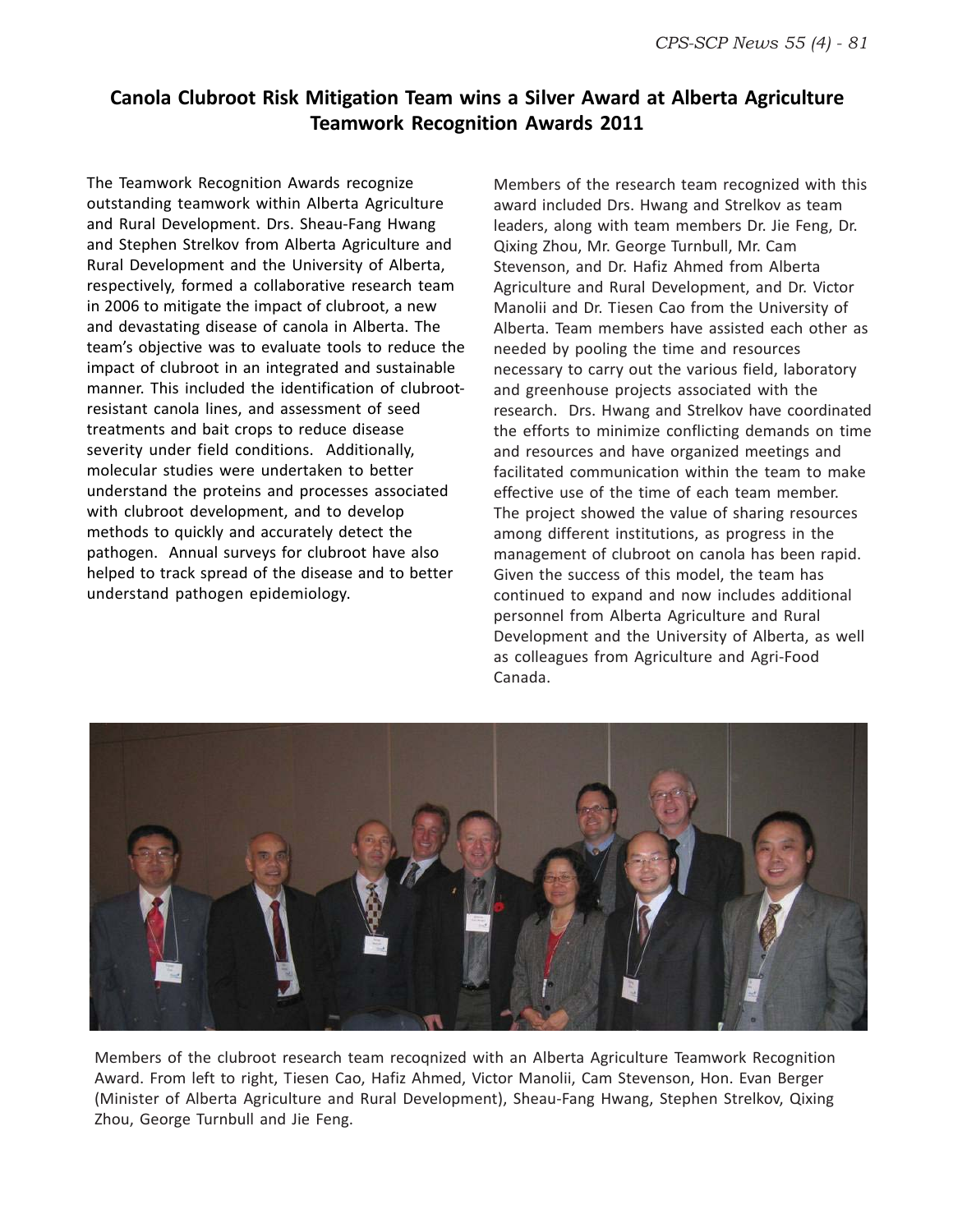## **People and Travel**

### **Plant Pathologist in Kenya**

Vikram Bisht, Plant Pathologist with Manitoba Agriculture, Foods & Rural Initiatives, travelled in February 2011 to Kenya as a volunteer with CNFA/ USAID, to assess seed potato production in selected areas of Kenya. Potato is gaining importance as a food crop, where maize is the number one crop. There are two main potato production seasons. The seed potatoes are stored in diffused light storage; cold storage facilities are still limited. During two weeks of work with local organizations involved with seed potato production, Vikram visited the tissue culture, minitubers (soilless and hydroponics) seed production facilities of the Kenyan government (Kenyan Agricultural Research Institute), Agriculture Development Corporation and the private sector. Under KEPHIS (Kenya Plant







Health Inspection Service), Kenya has a wellestablished seed potato certification system. Compared to North American productivity (280 to 400 cwt/acre), the Kenyan productivity is much lower (60 cwt/acre, FAO 2008). Lack of moisture, insufficient fertilizer usage and seed quality appeared to be the main limitations. A lot of effort is being put in to improving quality and quantity of seed potatoes available to potato farmers.

Vikram was lucky to find time and see the wild elephants, giraffes, zebras, flamingos, gazelles, etc. No trip to Kenya is complete without visiting wild animal sanctuaries or going on a safari.

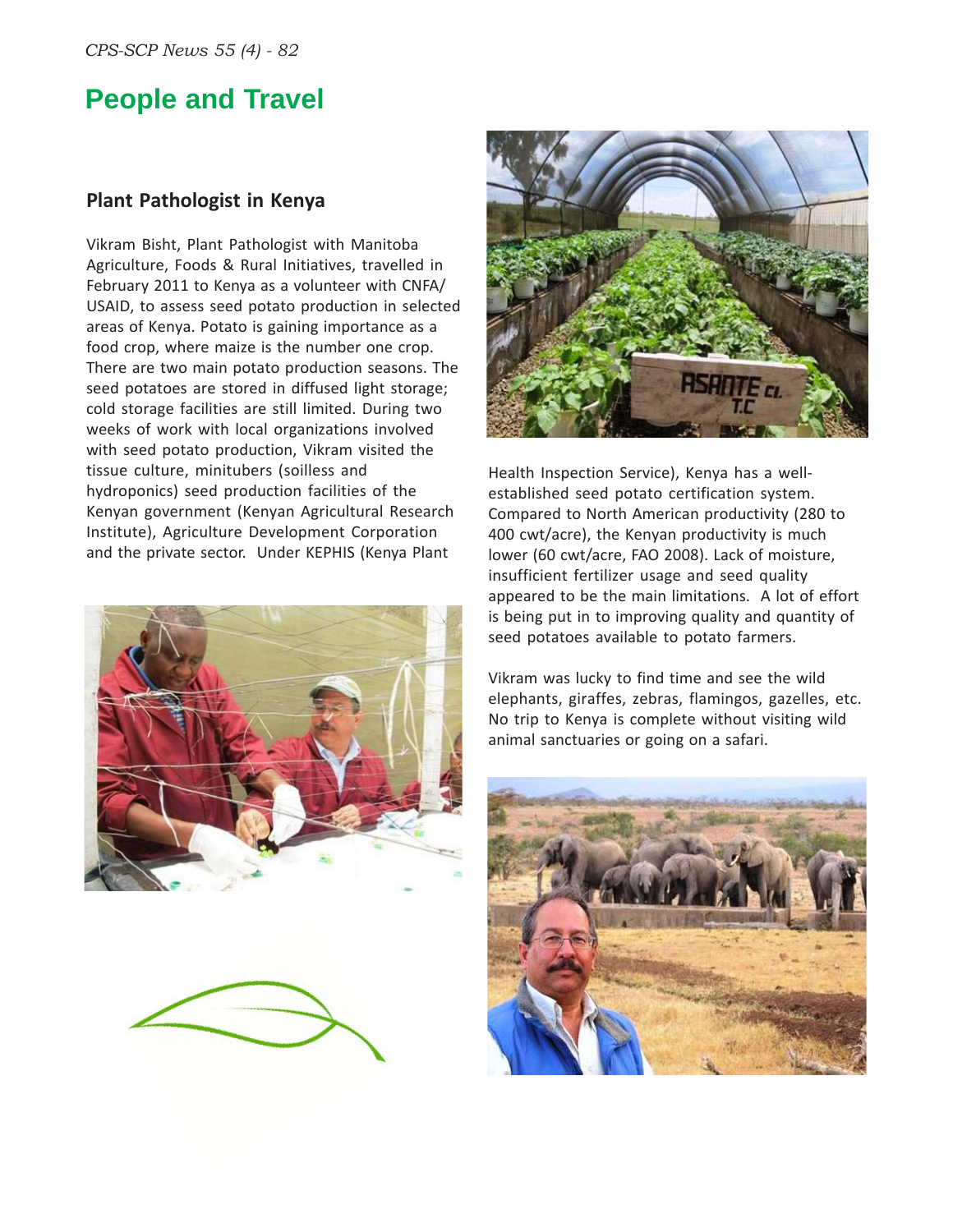### **Announcements**



### **CPS 2012 Annual Meeting**

Mark your calendars - the 2012 CPS meeting will be held from Sunday, June 24 to Wednesday, June 27, 2012, at the "Marriott on the Falls" hotel in Niagara Falls, Ontario.

The room rates are \$139 (fallsview) and \$125 (cityview), plus tax. The registration fee will be around \$400 for regular members , and will include the reception, banquet, coffee breaks, and breakfast and lunch on Monday, Tuesday, and Wednesday. At this point we do not know what the student registration and non-member registration fees will be, but more information will follow soon.

For any further information on this subject, please contact Kenneth L. Conn at Ken.Conn@agr.gc.ca, Telephone 519-457-1470 (285).



### **Canadian Forum for Biological Control Student Poster Award**

**The Canadian Forum for Biological Control** (CFBC) is running its student poster award again this year for students working in the area of biological control. Students who have presented a biocontrol related poster at a national or regional conference in Canada during 2011 are eligible to enter their poster to be considered for this \$200 prize. Last year's winner was Edna Quan of Simon Fraser University for her poster "*Does the larval stage matter to the swede midge parasitoid* Synopeas myles*?"*

Check the CFBC website or talk to Chandra Moffat or Lars Andreassen (cfbcsecretary@gmail.com) for details about how to enter this national poster competition: the deadline to submit your entry is January 31st, 2012.

#### **Prix étudiant de la meilleure affiche du Forum canadien sur la lutte biologique**

**Le Forum canadien sur la lutte biologique** (FCLB) décerne une fois encore son prix étudiant annuel de la meilleure affiche à des étudiants travaillant dans le domaine de la lutte biologique. Les étudiants qui ont présenté une affiche sur le sujet de la lutte biologique à une conférence nationale ou régionale au Canada au cours de l'année 2011 sont admissibles pour entrer en lice pour le prix de 200 \$. La gagnante de l'année dernière était Edna Quan de l'Université Simon Fraser pour son affiche intitulée « *Does the larval stage matter to the swede midge parasitoid* Synopeas myles*? » (Le stade larvaire est-il important pour le parasitoïde cécidomyie du chou-fleur appelé Synopeas myles?)*

Consultez le site Web du FCLB ou communiquez avec Chandra Moffat ou Lars Andreassen (cfbcsecretary@gmail.com) pour obtenir de plus amples renseignements sur la manière de participer à ce concours national d'affiches. La date limite de soumission de votre candidature est la fin du mois de janvier 2012.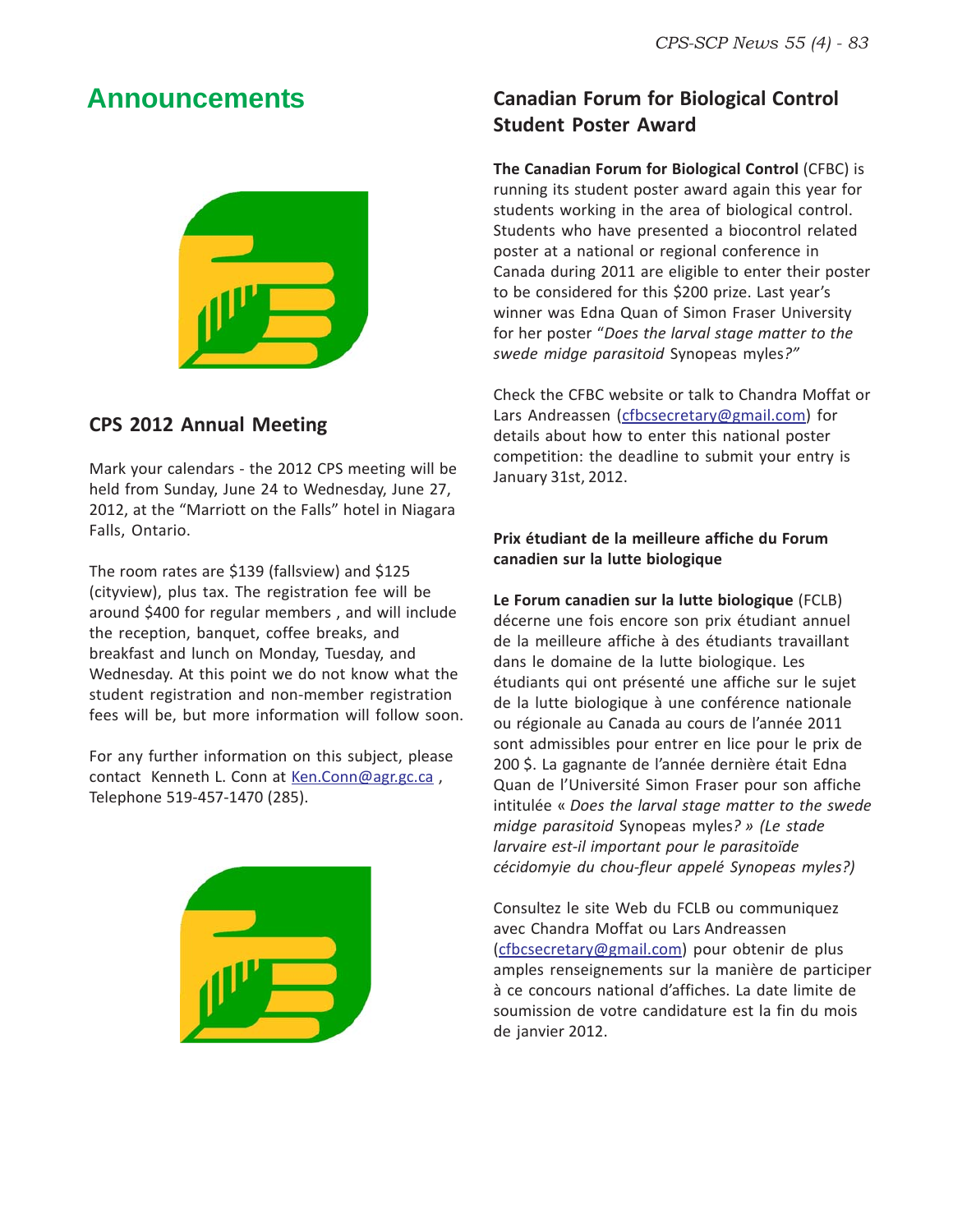

### **Epidemiology-Canopy-Architecture International Conference • July 1-5, 2012 • Rennes, France**

#### Plant and Canopy Architecture Impact on Disease Epidemiology and Pest Development

The ECA International Conference will be held in Rennes, France, from July 1- 5, 2012. Early registration deadline is May 1, 2012. The website dedicated to the conference is now open. Please see https://colloque.inra.fr/

epidemiology\_canopy\_architecture where you will find information about the tentative programme, important deadlines, and committees.

#### **Impact de l'architecture de la plante et du couvert sur l'épidémiologie des maladies et le développement des ravageurs**

Le site web dédié au congrès est désormais ouvert: https://colloque.inra.fr/

epidemiology\_canopy\_architecture

Vous y trouverez l'information nécessaire concernant le programme provisoire, les échéances et les comités.



### **International Society for Plant Pathology**

### **INTERNATIONAL NEWSLETTER ON PLANT PATHOLOGY**

News and announcements from all on any aspect of Plant Pathology are invited for the Newsletter. Contributions from the ISPP Executive, Council and Subject Matter Committees, Associated Societies and Supporting Organizations are requested.

### **Editor: Brian J Deverall** e-mail:

ispp.nl.editor@isspweb.org

Members of Associated Societies of ISPP can receive e-mail notification of Newsletter updates by joining the ISPP mail list.

http://www.isppweb.org/newsletter.asp

### **ISPP NEWSLETTER 41 (10) October 2011**

In this issue:

• Serious Problems posed by *Puccinia psidii* in Australia

- The Importance of Plant Science to Humanity
- FAO Vegetable IPM Program in South & Southeast Asia
- Indian Phytopathological Society and coming Symposium
- International Symposium in China on Tropical and Subtropical Fruits
- French Society of Phytopathology (Société Française de Phytopathologie)
- BGRI Technical Workshop in 2012 in China
- APS Journals Editor's Selections
- International Society of Sugarcane Technologists and a Workshop in China
- Bacterial disease of betel vines in Taiwan
- Annual Review of Phytopathology
- Seed China News
- ADVERTISEMENT about the Journal of Integrated Pest Management
- Acknowledgements
- Coming Events

#### **ISPP NEWSLETTER 41 (11) November 2011**

In this issue:

- International Authority on Stripe (Yellow) Rust of Wheat
- Fungal Diversity and its 50<sup>th</sup> Volume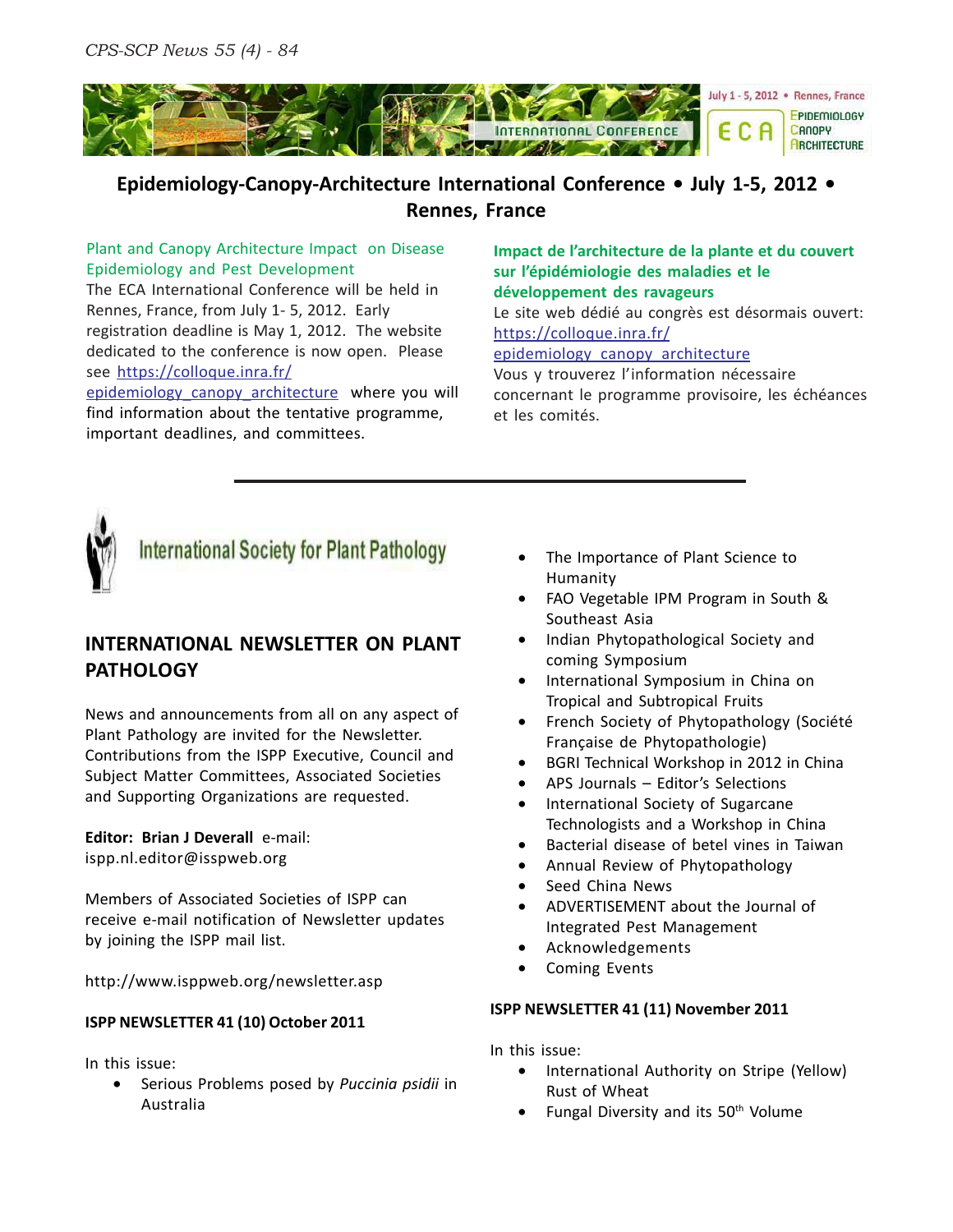- Rapid Perception of Stem Rust Spores by **Employment** Cereal Leaves
- Extended Abstracts from the recent International Phytoplasmologist Working Group
- ISPP Task Force in action in southern Africa
- Cape Saint Paul Wilt Disease of Coconut in Ghana
- Does systemic RNA silencing contribute to systemic acquired resistance?
- Plant Biotechnology and the Millennium Goals
- International Agricultural Research and the Effects of Global and Climate Changes on Plant Diseases
- Search Tool for Identifying Web-sites Useful for Finding Organisms Harmful to Plants
- IFAD and "Making a Difference in Asia and the Pacific"
- A Reaction to the Bombing of the British Council in Kabul
- Acknowledgements
- Coming events

#### **ISPP NEWSLETTER 41 (12) December 2011**

In this issue:

- ISPP Councilors Voting about Holding the International Congress of Plant Pathology in 2018
- Plant Science Research in the USA and the UK
- Human Pathogens on Plants
- A New Molecular and Physiological Plant Pathology Group
- Activation of Signaling for Plant Immunity
- Our Daily Bread, the Essential Norman Borlaug
- European Foundation for Plant Pathology
- In the December 2011 Issue of "Food Security"
- Symbioses between Plants and Microbes
- Salts of Phosphorous Acid and Managing Bacterial Wilt in Tomato
- *Pyricularia anqualata* and Banana Blast Disease
- Agreement among Himalayan Nations to Collaborate on Climate
- Food and Energy Security
- Acknowledgements
- Coming events

### **MSc position at University of Saskatchewan**

An MSc position is available in the Department of Plant Sciences, University of Saskatchewan. The student will conduct research on stripe rust of wheat within the cereal and flax pathology program. The research will involve examination of host-pathogen interactions between the pathogen, *Puccinia striiformis* and the host, *Tritichum aestivum* and other aspects of stripe rust management. A student stipend of up to \$20,000 annually for two years is available.

Please contact Dr. Randy Kutcher, Crop Development Centre College of Agriculture and Bioresources University of Saskatchewan 51 Campus Drive Saskatoon, SK S7N 5A8 Tel.: 306 966-4951 Email: randy.kutcher@usask.ca



### **Submission Deadline for the March 2012 issue of CPS-SCP News**

*PLEASE NOTE:* The submission deadline for the March 2012 issue of CPS - SCP News is **February 24, 2012**. If you send photographs for publication in the CPS-SCP News, please ensure that you indicate that all individuals appearing in the photographs have given permission for their photographs to appear in the newsletter. Photographs will not be published if permission has not been obtained from the individuals involved.